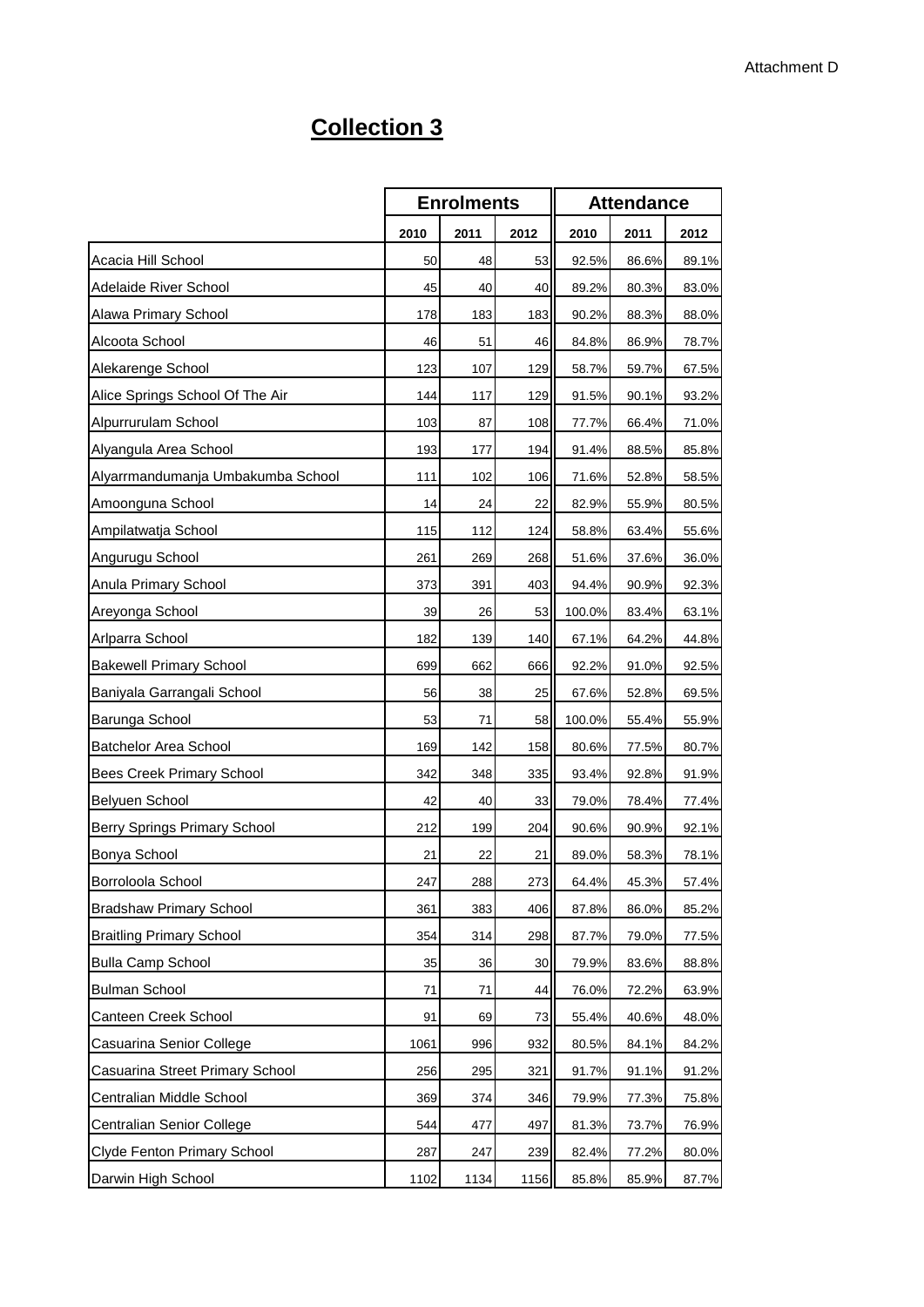|                                |      | <b>Enrolments</b> |      |        | <b>Attendance</b> |        |  |  |
|--------------------------------|------|-------------------|------|--------|-------------------|--------|--|--|
|                                | 2010 | 2011              | 2012 | 2010   | 2011              | 2012   |  |  |
| Darwin Middle School           | 591  | 601               | 661  | 89.0%  | 87.5%             | 90.2%  |  |  |
| Docker River School            | 47   | 58                | 47   | 74.3%  | 64.6%             | 46.3%  |  |  |
| Don Dale Education Unit        | 27   | 26                | 27   | 100.0% | 100.0%            | 100.0% |  |  |
| Dripstone Middle School        | 639  | 637               | 638  | 90.5%  | 87.7%             | 88.5%  |  |  |
| <b>Driver Primary School</b>   | 486  | 449               | 493  | 92.5%  | 89.8%             | 91.3%  |  |  |
| Dundee Beach School            | 14   | 12                | 12   | 94.1%  | 82.0%             | 89.1%  |  |  |
| Durack Primary School          | 430  | 362               | 397  | 94.2%  | 93.2%             | 94.2%  |  |  |
| <b>Elliott School</b>          | 84   | 76                | 69   | 72.3%  | 71.6%             | 70.6%  |  |  |
| Epenarra School                | 70   | 61                | 67   | 60.4%  | 43.9%             | 48.6%  |  |  |
| <b>Finke School</b>            | 39   | 33                | 40   | 83.0%  | 72.0%             | 65.3%  |  |  |
| Gapuwiyak School               | 282  | 241               | 270  | 62.8%  | 63.0%             | 64.0%  |  |  |
| Gillen Primary School          | 299  | 291               | 317  | 84.4%  | 85.4%             | 85.1%  |  |  |
| Girraween Primary School       | 362  | 365               | 399  | 93.5%  | 91.6%             | 92.1%  |  |  |
| <b>Gray Primary School</b>     | 368  | 342               | 345  | 88.5%  | 89.8%             | 87.5%  |  |  |
| Gunbalanya School              | 277  | 363               | 268  | 62.5%  | 50.9%             | 50.3%  |  |  |
| <b>Haasts Bluff School</b>     | 36   | 37                | 30   | 96.8%  | 83.5%             | 79.1%  |  |  |
| Harts Range School             | 85   | 65                | 74   | 74.7%  | 48.5%             | 64.5%  |  |  |
| Henbury School                 | 75   | 77                | 77   | 89.7%  | 86.7%             | 90.2%  |  |  |
| Howard Springs Primary School  | 280  | 274               | 256  | 92.3%  | 88.7%             | 88.3%  |  |  |
| Humpty Doo Primary School      | 384  | 389               | 397  | 91.4%  | 87.3%             | 89.1%  |  |  |
| Imanpa School                  | 18   | 28                | 34   | 77.9%  | 52.4%             | 56.5%  |  |  |
| Jabiru Area School             | 325  | 302               | 287  | 79.3%  | 74.8%             | 74.5%  |  |  |
| Jilkminggan School             | 96   | 99                | 99   | 82.5%  | 26.6%             | 66.0%  |  |  |
| Jingili Primary School         | 303  | 299               | 328  | 92.1%  | 90.8%             | 92.1%  |  |  |
| Kalkaringi School              | 183  | 179               | 135  | 59.5%  | 55.5%             | 66.7%  |  |  |
| Karama Primary School          | 288  | 242               | 223  | 87.3%  | 82.4%             | 85.1%  |  |  |
| Katherine High School          | 598  | 541               | 602  | 74.1%  | 74.2%             | 73.3%  |  |  |
| Katherine School Of The Air    | 212  | 244               | 235  | 100.0% | 100.0%            | 100.0% |  |  |
| Katherine South Primary School | 316  | 323               | 364  | 89.5%  | 85.0%             | 88.2%  |  |  |
| Lajamanu School                | 174  | 167               | 203  | 44.1%  | 46.5%             | 42.8%  |  |  |
| Laramba School                 | 59   | 66                | 68   | 71.4%  | 81.9%             | 61.3%  |  |  |
| Larapinta Primary School       | 315  | 311               | 302  | 91.3%  | 86.8%             | 87.9%  |  |  |
| Larrakeyah Primary School      | 314  | 327               | 339  | 91.5%  | 90.4%             | 88.0%  |  |  |
| Leanyer Primary School         | 531  | 563               | 542  | 92.9%  | 89.2%             | 93.4%  |  |  |
| Ludmilla Primary School        | 142  | 127               | 126  | 85.9%  | 82.7%             | 86.1%  |  |  |
| MacFarlane Primary School      | 237  | 237               | 199  | 80.6%  | 76.6%             | 79.3%  |  |  |
| Malak Primary School           | 281  | 266               | 281  | 87.3%  | 88.6%             | 85.4%  |  |  |
| Mamaruni School                | 66   | 85                | 88   | 86.7%  | 68.2%             | 49.4%  |  |  |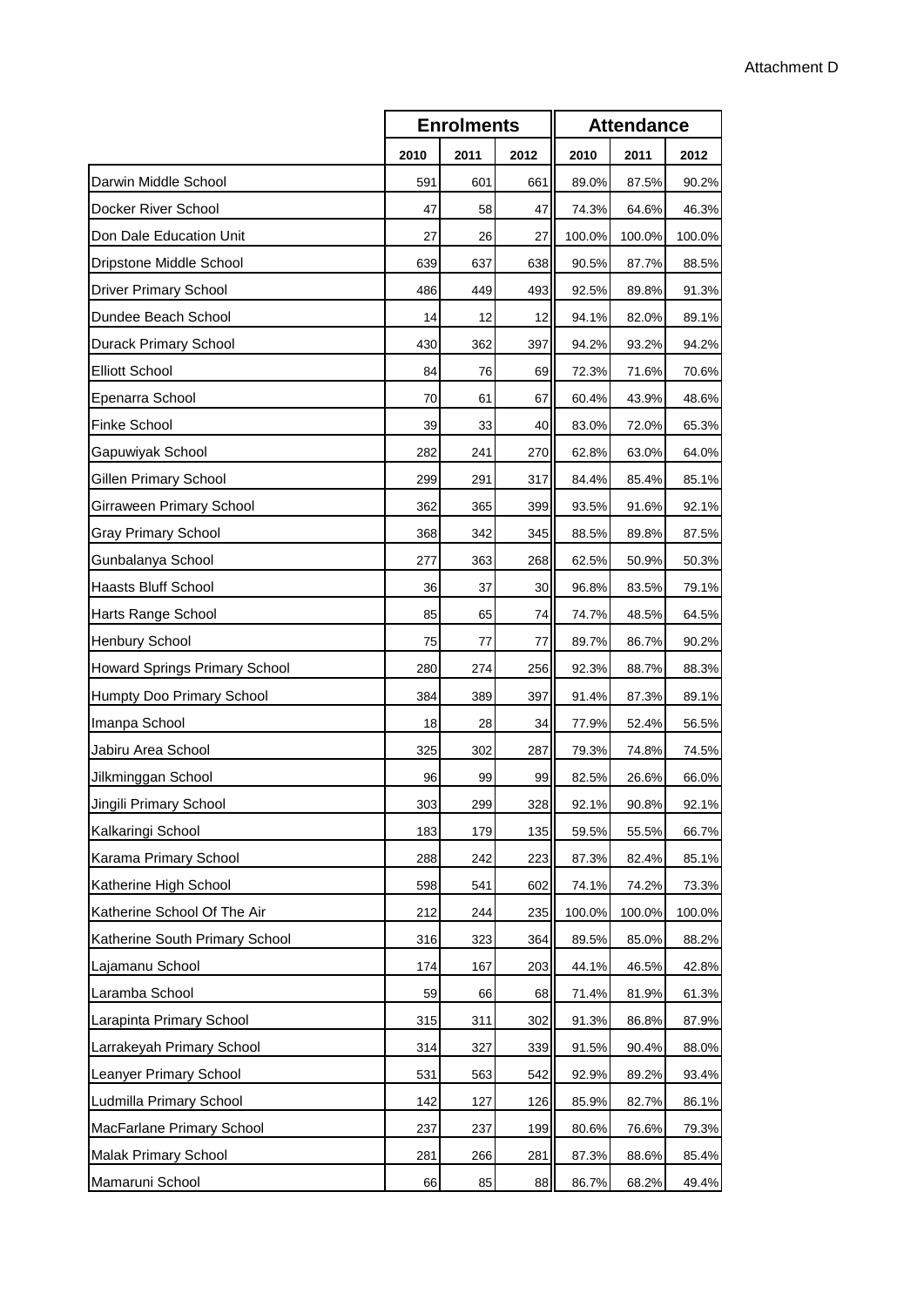|                                          | <b>Enrolments</b> |      |      | <b>Attendance</b> |        |        |
|------------------------------------------|-------------------|------|------|-------------------|--------|--------|
|                                          | 2010              | 2011 | 2012 | 2010              | 2011   | 2012   |
| Maningrida School                        | 556               | 558  | 552  | 42.1%             | 43.5%  | 51.2%  |
| Manunda Terrace Primary School           | 228               | 231  | 229  | 89.9%             | 86.9%  | 85.4%  |
| Manyallaluk School                       | 21                | 18   | 26   | 88.8%             | 83.9%  | 70.6%  |
| Mataranka School                         | 47                | 43   | 38   | 83.3%             | 87.6%  | 89.6%  |
| Middle Point School                      | 33                | 30   | 31   | 87.2%             | 87.2%  | 89.2%  |
| Milikapiti School                        | 72                | 78   | 82   | 87.1%             | 82.4%  | 81.9%  |
| Milingimbi School                        | 367               | 281  | 330  | 65.1%             | 48.8%  | 56.7%  |
| <b>Millner Primary School</b>            | 252               | 238  | 226  | 84.7%             | 84.3%  | 86.0%  |
| Milyakburra School                       | 33                | 29   | 62   | 85.3%             | 82.9%  | 78.9%  |
| Minyerri School                          | 181               | 169  | 179  | 90.7%             | 84.8%  | 84.1%  |
| Moil Primary School                      | 298               | 344  | 327  | 94.0%             | 89.3%  | 90.7%  |
| Moulden Primary School                   | 439               | 430  | 447  | 85.5%             | 83.3%  | 83.3%  |
| Mount Allan School                       | 54                | 71   | 75   | 80.5%             | 76.2%  | 56.0%  |
| Mulga Bore School                        | 18                | 28   | 24   | 62.4%             | 60.3%  | 53.5%  |
| Murray Downs School                      | 39                | 48   | 30   | 71.9%             | 70.2%  | 57.3%  |
| Mutitjulu School                         | 31                | 26   | 25   | 78.7%             | 69.5%  | 54.4%  |
| Nakara Primary School                    | 457               | 474  | 473  | 93.4%             | 90.0%  | 91.8%  |
| Nemarluk School                          | 117               | 130  | 137  | 90.0%             | 87.7%  | 89.5%  |
| <b>Neutral Junction School</b>           | 21                | 15   | 20   | 61.4%             | 59.5%  | 61.6%  |
| Nganambala School                        | 21                | 26   | 26   | 93.7%             | 90.2%  | 74.9%  |
| Nganmarriyanga School                    | 128               | 133  | 94   | 72.5%             | 62.7%  | 74.6%  |
| Ngukurr School                           | 273               | 293  | 284  | 67.5%             | 55.9%  | 63.8%  |
| Nhulunbuy High School                    | 314               | 270  | 291  | 85.4%             | 80.7%  | 82.3%  |
| Nhulunbuy Primary School                 | 542               | 583  | 602  | 90.3%             | 87.3%  | 89.9%  |
| Nightcliff Middle School                 | 260               | 247  | 233  | 82.7%             | 80.6%  | 87.5%  |
| <b>Nightcliff Primary School</b>         | 452               | 460  | 495  | 92.3%             | 90.6%  | 90.7%  |
| Northern Territory Open Education Centre | 605               | 641  | 612  | 100.0%            | 100.0% | 100.0% |
| Ntaria School                            | 185               | 189  | 187  | 73.5%             | 64.9%  | 51.8%  |
| Numbulwar School                         | 240               | 180  | 159  | 52.9%             | 47.8%  | 58.9%  |
| Nyirripi School                          | 52                | 46   | 53   | 46.6%             | 46.8%  | 33.9%  |
| Palmerston Senior College                | 984               | 613  | 469  | 78.3%             | 76.4%  | 77.9%  |
| Papunya School                           | 67                | 74   | 108  | 67.6%             | 61.5%  | 53.2%  |
| Parap Primary School                     | 476               | 461  | 519  | 91.4%             | 92.8%  | 90.9%  |
| Peppimenarti School                      | 50                | 55   | 45   | 92.5%             | 83.8%  | 88.6%  |
| Pigeon Hole School                       | 24                | 28   | 25   | 100.0%            | 87.2%  | 78.4%  |
| Pine Creek School                        | 56                | 55   | 44   | 78.8%             | 78.1%  | 80.8%  |
| Pularumpi School                         | 69                | 68   | 75   | 95.0%             | 88.4%  | 89.1%  |
| Ramingining School                       | 268               | 250  | 257  | 61.0%             | 61.9%  | 61.1%  |